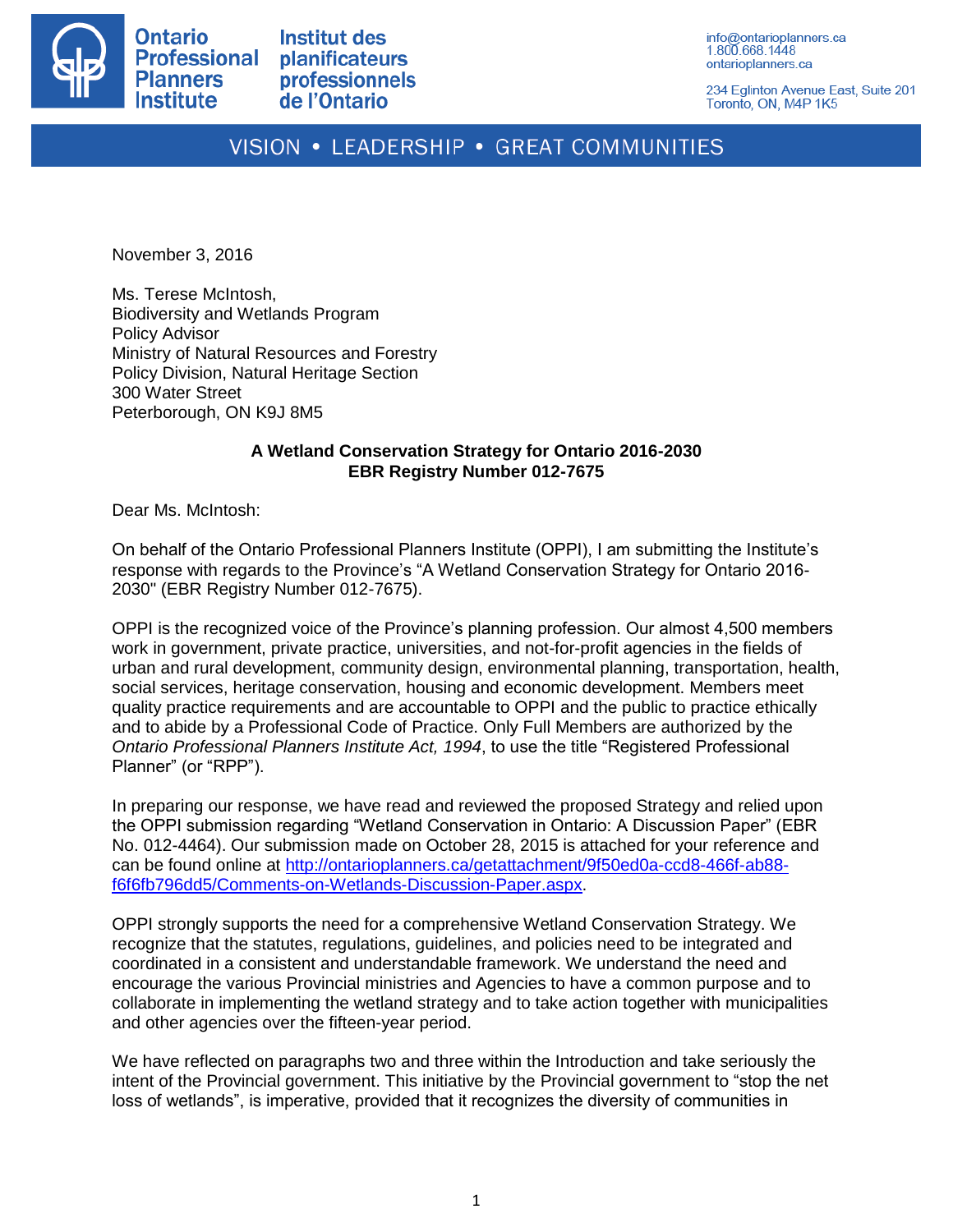Ontario, the landowner, and First Nation rights and interests in wetlands. We support the proposed long-term strategy with the proviso that decision-making is transparent and the Province is accountable to the public.

The Vision, Guiding Principles and Strategic Directions are acceptable to OPPI, with the following comments:

In Principle 5, we support that the protection of Provincially Significant Wetlands (PSWs) is a priority for the Province. Municipalities and other agencies and authorities will be required to protect PSWs. Part of the same principle encourages the conservation of all wetlands. We are concerned that unevaluated and locally significant wetlands will not have the status of "protection" if there is only encouragement. We suggest that the principle of the conservation of non-PSW wetlands should be determined through the municipal planning policy process. This is particularly important in rural/agricultural areas of the Province.

Also, we note that although the rest of the document makes it clear, Great Lakes coastal wetlands are not PSWs and have protection status under Provincial Policy Statement 2014. This should be recognized in Principle 5.

The Targets indicated in Figure 3 and explained on Page 35 (Monitoring Success) and implicitly referenced on Page 39 (Policy Approaches and Tools) are a concern. The second Target is to halt, over the next 15 years, the net loss of wetlands where wetland loss has been greatest.

First, we do not see any reason to halt the net loss of wetlands only where the "loss has been greatest" in Ecoregions 6E and 7E (and in the document's view, Ecoregion 5E). The document as a whole rightly stresses the protection of wetlands across the Province, and there is no justification in the document of a lesser standard north and west of Ecoregion 5E. Since northern Ontario development pressures are less and opportunities for appropriately using the policy tools on pages 38 and 39 are greater, there is no practical reason to limit the second Target to Ecoregion 5E and south.

In our view, the Target for the next 15 years should be net gain in the southern Ecoregions (5E, 6E and 7E), with a particular focus on PSWs, and no net loss in the North.

With regard to pages 30 and 39, in our previous submission, OPPI did not support compensation as an approach to protect PSWs, with the limited exceptions indicated in that submission. This remains the OPPI position. While the current document now points in this direction, we would like to see a much more explicit statement that PSWs and Great Lakes coastal wetlands will not be eligible for any offsetting programs under any circumstances, other than the previously suggested limited exceptions.